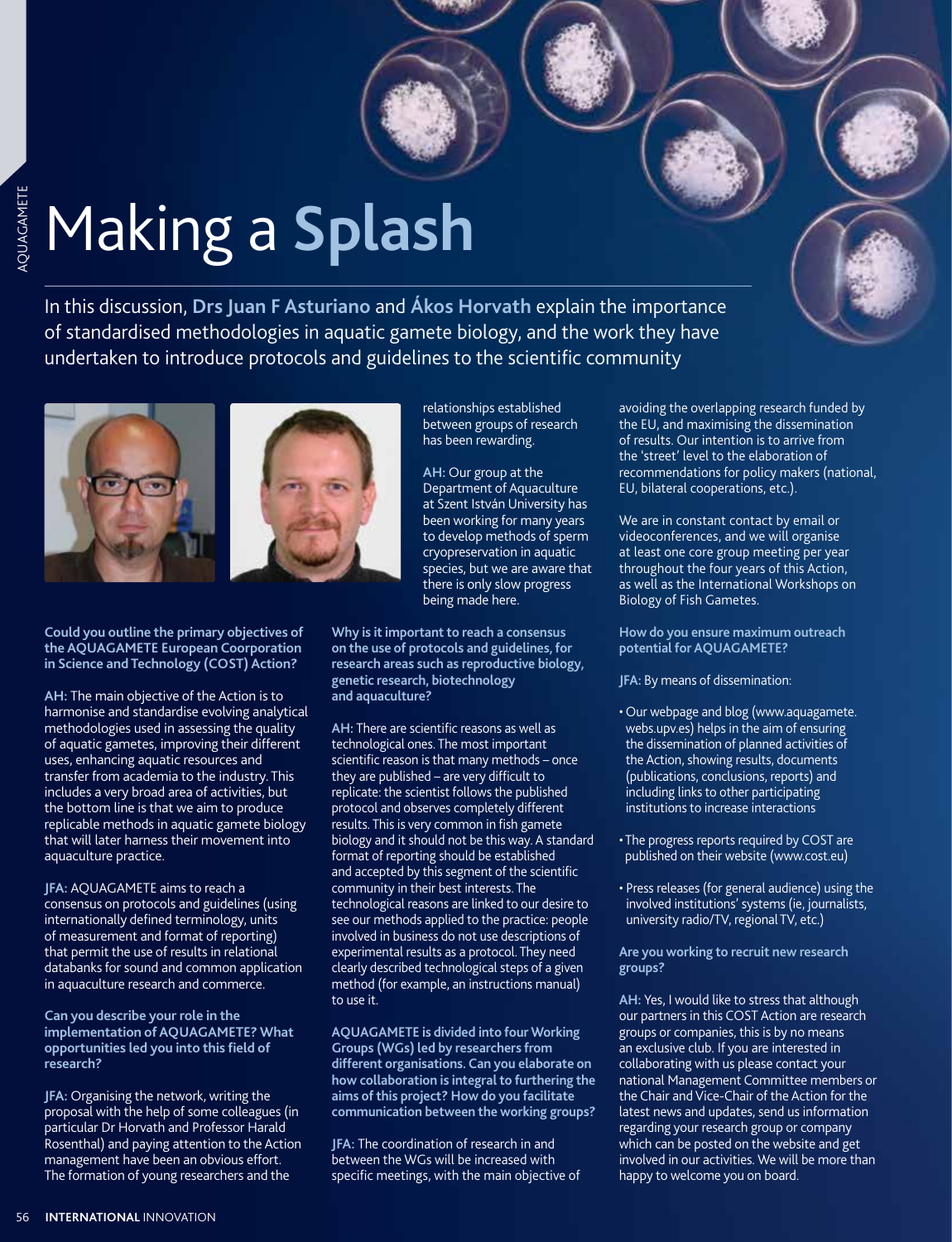# **Aquatic species** gametes

With an increasing global demand for responsible fishing and aquatic conservation, **AQUAGAMETE** project is conducting important studies into how understanding of aquatic gamete biology can be improved and transferred successfully from academia to industry

**THE AQUAGAMETE EUROPEAN**  Cooperation in Science and Technology (COST) Action began its work in March 2013 with the collective objective of standardising protocols and methodologies in the field of aquatic gamete biology. The need for such standardisation was born out of the varying methodologies and techniques employed by individual research facilities, which often produced varying, and sometimes contradicting results. Leading scientists of the field recognised that enhancing the scientific community's understanding of aquatic gamete biology would require the introduction of standard practices and procedures to make the replication of results easier.

By establishing standardised practices, COST also hopes to bridge the gap between academia and industry through making their methodologies and techniques applicable to the growth of commerce. Until recently, the application of academic research in aquaculture to the commerce industry has been hampered by many variables, including: the diversity of fish species and aquatic environments; a lack of scientific networks; the absence of standardised techniques for the assessment of gamete quality; overlapping of research amongst research institutions; the high costs of experimentation; and a lack of commercial knowledge. The AQUAGAMETE COST Action aims to address all of these issues.

#### **WORKING GROUPS**

The project has received attention from many research institutions throughout the world, and the Management Committee is keen to welcome all researchers who feel they can add value to the studies. Working with such a large international consortium, however, could potentially lead to overlap in terms of the studies conducted. To overcome this, AQUAGAMETE is divided into four key Working Groups (WGs) each responsible for separate areas of research. WG 1 is tasked with the assessment of gamete quality. It is anticipated that their findings will provide invaluable information for farmers regarding expected larval supply and survival rate. WG 2 concentrates on gamete storage and preservation. The results of their findings are expected to help scientists and aquaculture companies in the conservation of genetic resources. Moreover, this could

By establishing standardised practices, COST also hopes to bridge the gap between academia and industry through making their methodologies and techniques applicable to the growth of commerce

be hugely significant in terms of preventing the extinction of endangered species, or in preserving the genes of genetically favourable specimens or strains of the population. WG 3 deals with basic and applied studies on gamete biochemistry and physiology. This group supplies an understanding of the basic biological processes involved in the function of gametes (sperm motility mechanisms, gamete proteins, water and ion control in gametes, gametes oxidative stress and antioxidative protection, molecular mechanisms controlling oocyte competence). WG 4 is responsible for the dissemination and distribution of results from AQUAGAMETE. This is facilitated by the organisation of training courses and the coordination of meetings. This includes the International Workshops on the Biology of Fish Gametes (IWBFGs), which are the primary forums in this field.

#### **AQUACULTURE AND CRYOBANKING**

Many aquatic species are threatened as a result of various environmental and humaninduced factors, including pollution, overfishing, the isolation of their populations, and global warming. By developing standardised methodologies and protocols, AQUAGAMETE hopes to make advances in the development of techniques such as cryopreservation. By cryobanking the gametes (or similar cells) of endangered aquatic species, the biodiversity of their populations can be maintained, significantly increasing their chances of survival. The preservation of selected cultured lines is also significant to the conservation of aquatic species threatened by potential pathogens.

Adequate gamete management is also of significance to the aquaculture industry, as this ensures the supply of high quality larvae. Combining this management with the development of marker-assisted selection methods and increasing selection pressure adds even greater to value to the technique.

#### **SHORT-TERM SCIENTIFIC MISSIONS**

Members of AQUAGAMETE are regularly tasked with short-term scientific missions (STSMs). The objective of these STSMs is usually to learn about a new technique or technology at a partner laboratory that is recognised by the scientific community as an authority in that particular field. As per COST's guidelines, preference is given to early-stage